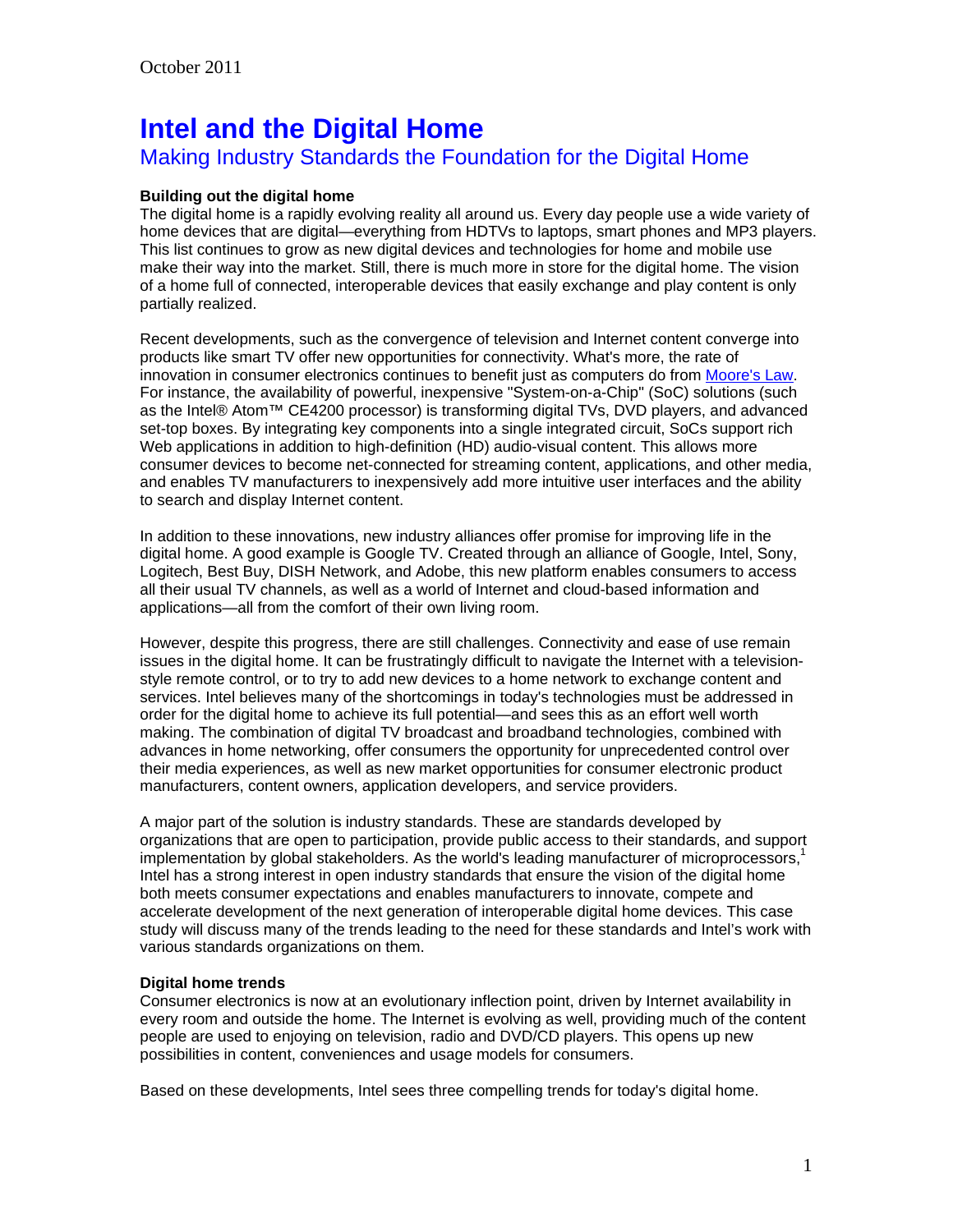- 1. **Making TV an Internet client.** People love television. TV sets are easy to operate and can access many channels of entertaining content. Add a DVR and you can record programs for later viewing. Add a game console and you can play hundreds of games. Television takes on yet another dimension when you connect it to the Internet. It becomes an even more versatile entertainment device, providing anytime access to an amazing wealth of online videos, including popular TV programs and movies. According to Global Industry Analysts, the worldwide market for Internet TV is forecast to reach US \$81.2 billion by the year 2017, driven by the virtually unlimited channels and entertainment options, among other factors.<sup>2</sup>
- **2. Anytime, anywhere, any device access to media.** Along with the growing number of devices people own for playing media, people like the flexibility to enjoy digital content when and where (in and outside the home) they want it. To meet this expectation, the old model of separate islands of consumer electronic devices in different rooms is rapidly evolving to a home where all playing and recording devices are networked for the easy exchange, consumption and transportation of media.
- 3. **Home automation, smart appliances and smart grid.** Imagine being able to control every system and appliance in your home from your couch or even away from home in much the same way you channel surf. Broadband Internet access, home networks, smart appliances, in-vehicle infotainment systems, and more sophisticated computer and consumer electronic products are creating new convenient ways to simplify and improve control of home systems and vehicles. The growing interest in environment protection and smart energy usage is also creating interest in home automation systems, electric cars, and energy efficient products. In response, manufacturers are developing home energy management devices, in-home display units, and other digital devices to help customers manage energy consumption and control costs. Manufacturers such as Intel are even including sleep states in their products and platforms to automatically conserve energy when not in use, yet maintain important network functions while in standby mode.

## **Compelling digital home usage models**

What makes a thriving market for digital goods is a great user experience. This has to be the ultimate goal for technology advances, broadband infrastructure improvements, and new products hoping to take the digital home to the next level. Let's look at the emerging usage models for the three trends described above to see what will make them compelling to consumers.

## *Networked Smart Television Applications*

Smart television is a veritable melting pot. It can blend broadcast content, Internet content, personal content, gaming and even social interaction and content sharing. Imagine being able to watch a program and, in another window on the screen, carry on a video phone conversation with a friend viewing the same program, perhaps even simultaneously sharing photos from a recent vacation stored on your TV or elsewhere in the home, all without pausing the program. Now imagine you're interrupted and need to pause that program and move on to a different task. Wouldn't it be great if you could resume it sometime in the future on a completely different device, such as a cell phone, and have that device recognize exactly where you left off and start the program off at that point? Back at the television, imagine having an interface that enables you with voice and gestures to easily search through countless video and other content choices. Then imagine choosing a sci-fi thriller and slipping on a pair of 3D glasses and enjoying a 3D theater experience in your home. Much of this sequence was demonstrated at an Intel Developer Forum.

Consumers are apparently more than ready for the rich, immersive experiences possible when digital, Internet-connected televisions become standard equipment. According to a 2010 report from In-Stat, by the year 2014, 57 million U.S. households will be watching full-length online content on their TVs and the revenue associated with that video will reach \$17 billion.<sup>3</sup> The report predicts the number of installed web-enabled video devices will increase to 237 million units over the next five years.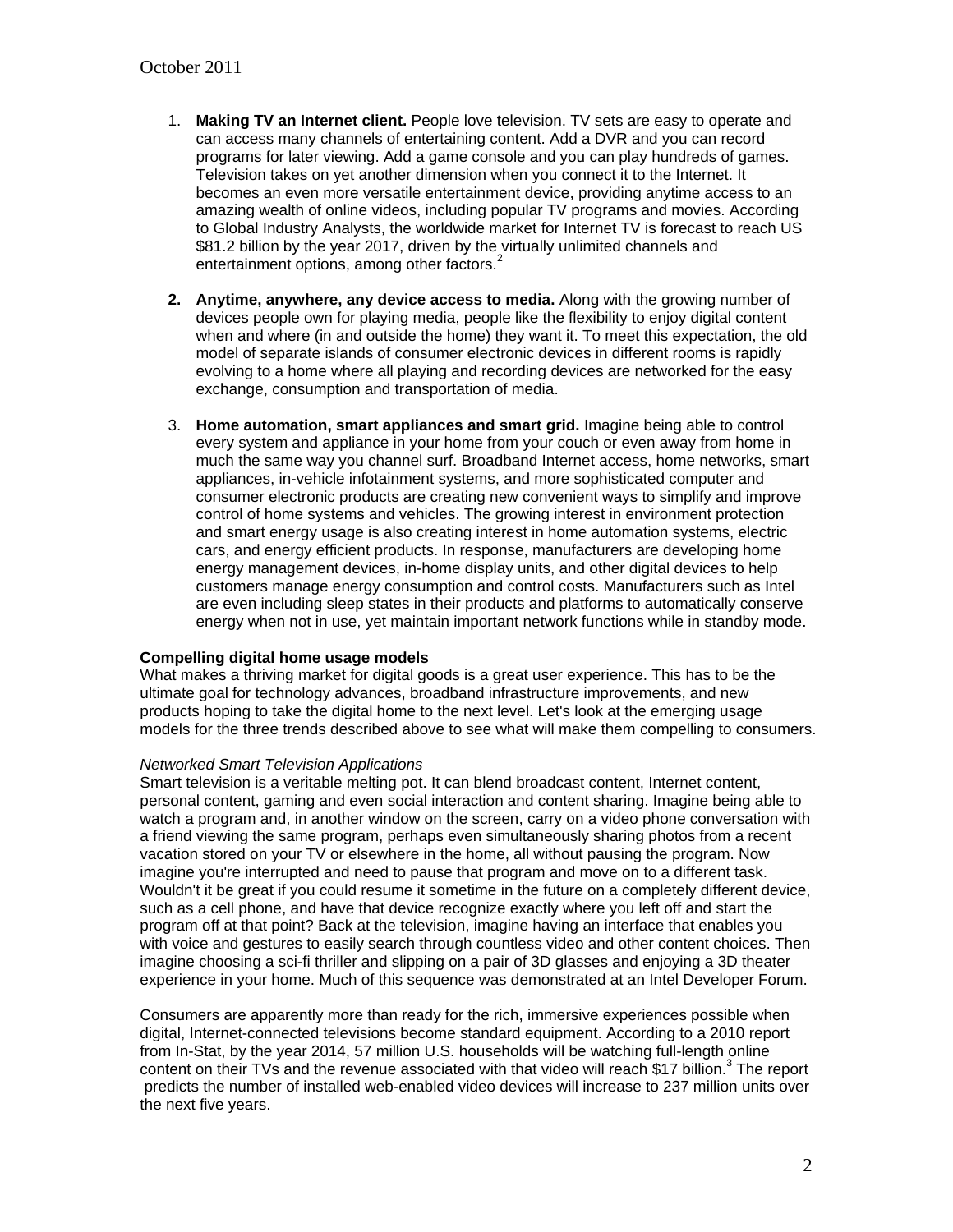Data from a 2011 AdWeek/Harris poll shows that 77 percent of Americans have watched a TV show on the .<br>Internet.<sup>4</sup> A Parks Associates' 2011 study shows that 13 percent of broadband households in France, Italy and Spain already have a smart TV for watching online content.<sup>5</sup> In China, a report revealed that 86.3 percent of the online videos viewed were either studio-created films or TV shows and 80 percent of young Chinese say the Web is their primary source of entertainment.<sup>6</sup>

The Internet's treasure chest of video content is attracting viewers worldwide and it's time for home TVs to connect and bring the Internet to the living room. People want to catch up on missed TV shows, rewatch episodes, and view movies. Other potentially popular usage models include being able to access up-to-date information like news, local weather, and personalized Web content through widgets that use a small amount of screen real estate to serve up information instantly.

*Any device, anytime, anywhere access to media*  People don't live in one room of the house or use just a single digital device in and outside the home. In fact, many people have multiple digital devices, including desktop and laptop computers, netbooks, televisions, DVD and Blu-ray players, and smart phones and other handhelds. Once people experience on-demand media streaming and downloads, their expectations rise for personalized media anytime, anywhere.

Imagine talking with a friend in the kitchen about your last vacation and wanting to show them pictures. Rather than having to move to another room to view the photos on a desktop computer, wouldn't it be nice to just flip on a digital TV in the kitchen or hand your guest a mobile Internet device (MID)and access the photos right then and there through an online photo gallery? In the usage model for TV above, we discussed the ability to watch a program on one device, stop it, and then continue where you left off with another device. Internet-connected home storage solutions and/or cloud computing may be the answer to enabling such an anytime, anywhere, any device model. Already people are storing media (music and videos) on the Internet and receiving digital rights to view media stored there.These services allow people to easilyaccess their media away from home.

*Home automation, smart appliances and smart grid*  You're at work and your home alarm goes off. You receive an alert on your MID and through IP video surveillance cameras in each room are able to determine it's just a false alarm. Using your MID, you then reset the security system remotely. You notice sun pouring into your home's south windows and check the thermostat and see it's rising. Fortunately, a temperature sensor will automatically activate a motor that closes your drapes on that side of the house to

#### **Digital Home Standards at-a-Glance**

Intel participates in many standards organizations and programs, including those below.

#### **Access to the Home**

*Terrestrial*  ATSC DVB-T ARIB (Association of Radio Industries and Businesses) *Cable*  DVB-C *Satellite*  DVB-S *Telecommunications*  Broadband Forum\*

#### **Access to Content**

*High-Definition Disc*  Blu-Ray *Codecs*  MPEG *IPTV*  CEA DVB-IPTV ITU Open IPTV Forum (OIPF) Society of Cable Television Engineers (SCTE)

#### **Device Connectivity**

Bluetooth DisplayPort Wireless Gigabit Alliance (WiGig) ZigBee\* Ultra Wideband (WUSB) WirelessHD

#### **Network Connectivity**

802.1AV 802.3 802.11x ITU-G.hn MoCA\* WiMAX\* Home Gateway Initiative (HGI) WiFi Alliance\*

#### **Interoperability**

CEA DLNA DVB-IPI and DVB-HN UPnP DECE

#### **Platform**

MeeGo Alliance DVB-MHP (Multimedia Home Platform) OpenCable\* (OCAP) W3C

**Content Protection**  DTCP and DTCP-IP CPRM **HDCP** CMLA DECE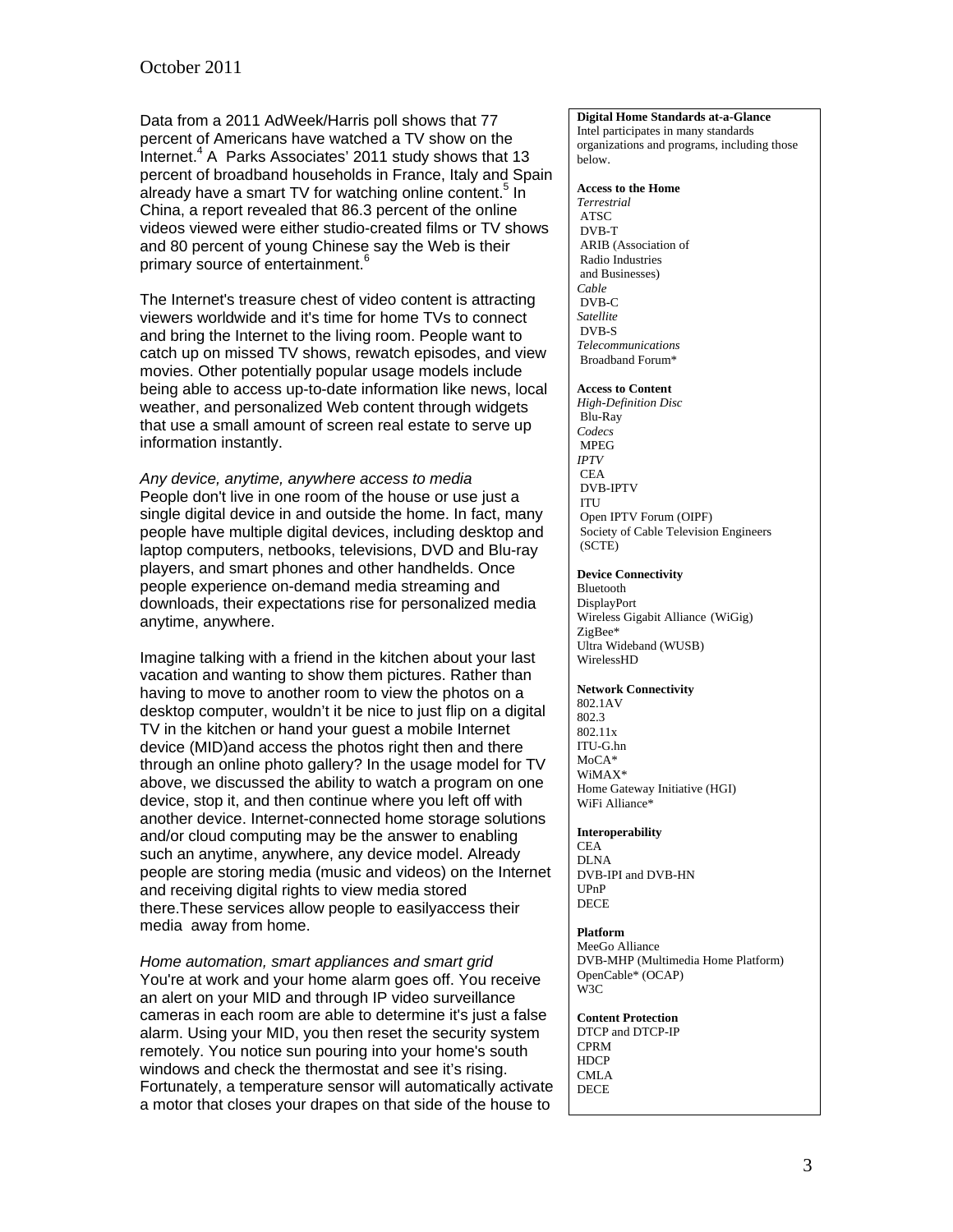reduce your air conditioning costs. Arriving home hours later, you wonder if it's a good time to recharge your electric car. An in-home display that monitors current usage on the electric grid tells you that if you wait until after midnight, you'll save USD 3.00, plus help the load balance in your power region.

Interest is growing in such power management and green technologies. A consumer survey reveals that 69 percent of consumers have "high interest" in displays providing users with realtime data on their current energy consumption, real-time costs, and potential savings in turning off or rescheduling the use of appliances.<sup>7</sup> A study conducted for the European Union indicates that in-home demand response mechanisms could lead to annual savings of 25 billion Euro. $8$ 

Energy monitoring functionality can easily be integrated with consumer electronics through embedded applications to allow information and control from a networked TV or IP media phone. Smart grids that use information and communications technology (ICT) to enable consumers to monitor and control their energy use through computer dashboards, smart appliances, and personal energy asset networks are a major priority now in some countries. According to the U.S. Department of Energy, improving the efficiency of America's power grid by just 5 percent would equal the environmental benefits of taking 53 million cars off the road.<sup>9</sup>

## **The importance of standards in the digital home**

Anytime, anywhere, any device access for most media types is still just a vision. Many challenges must be overcome to bring these and other compelling digital home usage models to daily life. Some of the biggest issues the industry faces have to do with the complexity of setup and operation of many digital home devices. After all, one reason consumers like TV so much is that it's simple and easy. But setup and operation on a smart TV quickly gets complicated when there are other devices to attach and complicated interfaces to navigate with button-filled remotes. Setting up and securing networks is also difficult for most consumers, particularly when it comes to getting wired and wireless devices of different generations to work together. Complications include different file formats, codecs, operating systems, content protection systems, and other factors that impede transfers and interoperability. Home networks also need to transition to Gigabit Ethernet to support multiple HD throughout the home without interruption and without dropping frames. Platforms need to improve how they talk to each other so consumers can just plug in devices and have them automatically work with existing devices in the home.

Solutions to many of these issues are available through industry standards and development of common formats and specifications. Such solutions help accelerate development of products that enable consumers to experience greater ease of use, choice and control in their digital media experiences.

## **Some key standards efforts**

To help the industry move from promise to reality, Intel works with other industry leaders and organizations in a broad range of technical standards organizations and special interest groups (SIGs) in communications, computing, and consumer electronics. The goal is to create a full range of industry-supported standards that enable broadband access, data encoding/decoding, device connectivity, networking, and interoperability for new generations of consumer electronic platforms and services. The common objective is to develop and promote industry standards that will accelerate development at each link of the value chain and ensure tomorrow's digital home solutions meet the expectations of the community that matters most—the consumer.

Some key standard groups Intel works with include the following.

 **Digital Living Network Alliance (DLNA).** This organzation of leading companies from the consumer electronic, computing, and mobile device industries is working towards a world where connected, interoperable devices, including set-top boxes, PCs and handheld devices, work together over wired and wireless networks in the home. DLNA focuses on referencing existing standards and specifications, and defining specific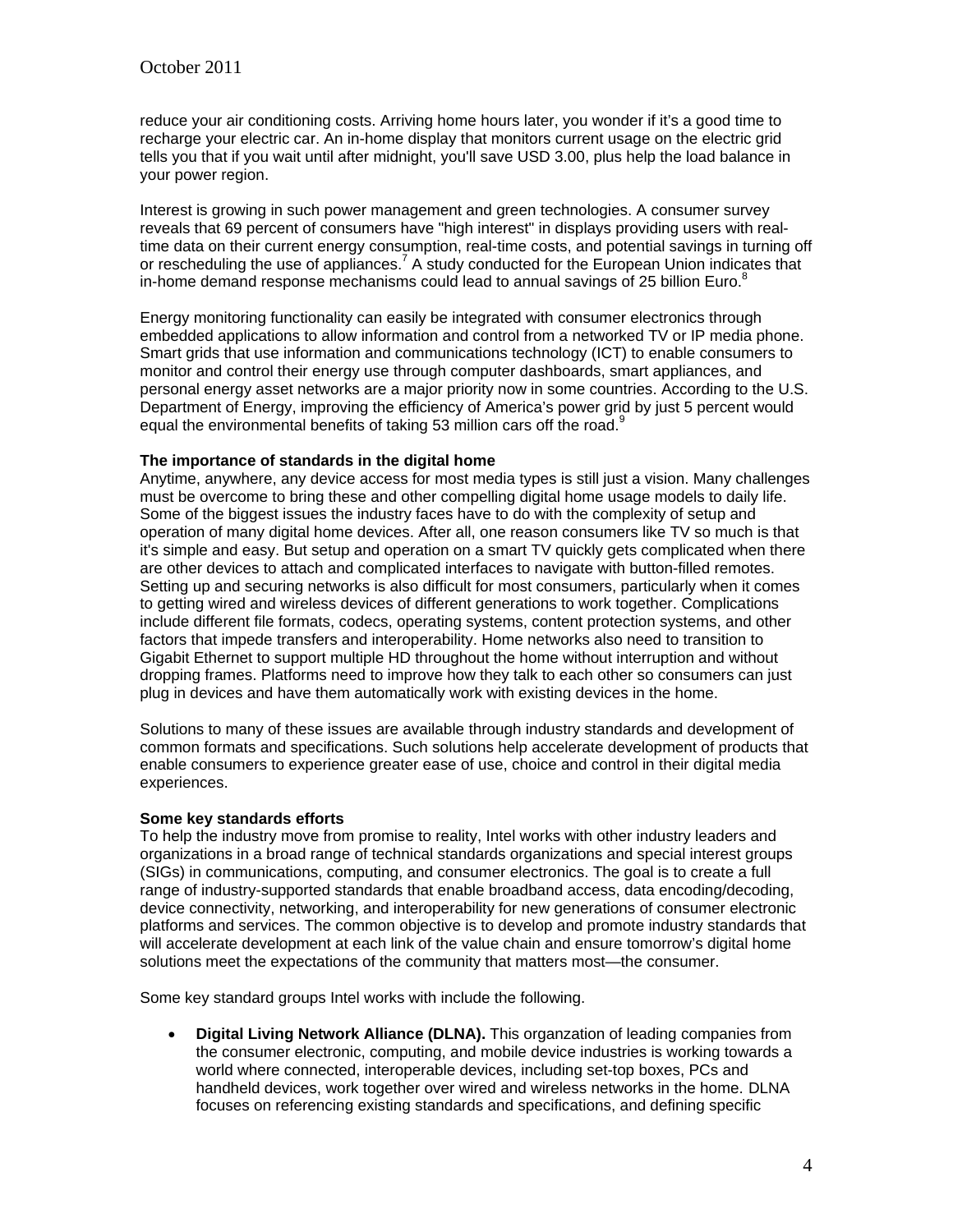implementation details so that products from different vendors will interoperate. DLNA guidelines support underlying standards, including the Universal Plug and Play (UPnP) initiative of the UPnP\* Forum. DLNA CERTIFIED\* products are currently sold by leading manufacturers throughout the world. Since its formation in June of 2003, DLNA has grown rapidly and now includes more than 200 global member companies. Intel was a founding member and has a representative on the DLNA board of directors. Guidelines developed by the DLNA enable easy connections for sharing digital media content across consumer electronic devices. They also include specifications for link protection to allow secure transmission of copyright-protected commercial digital content.

- **UPnP Forum.** This critical standard defines how devices in the digital home interconnect and interoperate, including how one device discovers other devices and their capabilities, content, and content formats. It is a robust standard that allows for discovery and control between devices that may have different operating systems, program languages or physical network connections. UPnP technology can run on any network technology including Wi-Fi, coax, phone line, power line, Ethernet and 1394. The UPnP Forum, which drives UPnP, is an industry initiative group of more than 880 leading companies in computing, printing and networking; consumer electronics; home appliances, automation, control and security; and mobile products. The UPnP Forum Steering Committee is a group of up to 20 member companies including Intel that provide general leadership and business direction for the Forum. The Forum's goals are to simplify device connection and network implementation in home and corporate environments. Toward this end, UPnP Forum members work together to define and publish UPnP device control protocols built upon open, Internet Protocol-based communication standards. DLNA has made UPnP the primary media management and control standard for products built using DLNA guidelines. The UPnP specifications and DLNA guidelines have been adopted as formal international standards by ISO/IEC and IEC respectively.
- **Wi-Fi Alliance.** This global non-profit organization aims to drive adoption of a single worldwide standard for high-speed wireless local area networking. The Alliance also provides certification of wireless devices meeting its standards through its Wi-Fi CERTIFIED\* program. Intel is a founding member and on the Board of Directors. One current effort of the Alliance is solving the difficulties consumers have in connecting wireless devices to each other and getting them to work together. Their solution, Wi-Fi Direct\*, enables devices in a personal area network (PAN) to make secure, direct connections to one another quickly and conveniently to do things like print, sync and share content even when an access point or router is unavailable. The specification for Wi-Fi Direct was developed within the Wi-Fi Alliance by member companies and operates on 802.11 devices. The timing is excellent as Wi-Fi today is a must-have technology for not only laptops and netbooks, but also consumer electronic devices such as smart phones, portable media players, printers, projectors, smart TVs, game consoles, and many other devices. Intel helped lead the the effort in the Wi-Fi Alliance to develop the Wi-Fi Direct specification and has delivered the industry's first commercially available Wi-Fi PAN, Intel® My WiFI Technology, that incorporates this specification. Wi-Fi Direct will help transition Wi-Fi from a networking technology to a broad market connectivity solution that can easily connect devices together without requiring consumers to know anything about Wi-Fi networking and the various forms of wireless security.
- **HomeGrid/G.hn.** Network connectivity includes a range of wired, wireless and "no new wires" networking standards encompassing IEEE 802.3 and 802.11, ITU G.9960 and G.9961 (powerline, coax, and phoneline), HomePNA 3.0\* (phone and coax), MoCA\* (coax), WiMAX\* (802.16 WirelessMAN) and WirelessHD\*. Intel supports multiple standards, including those that work in combination to provide the optimum consumer experience. Intel believes the best solution is a unified technology standard for enabling connectivity over any wire, anywhere in the home. The goal is for consumers to be able to buy devices that can plug into any existing wiring (coaxial, phoneline or powerline) and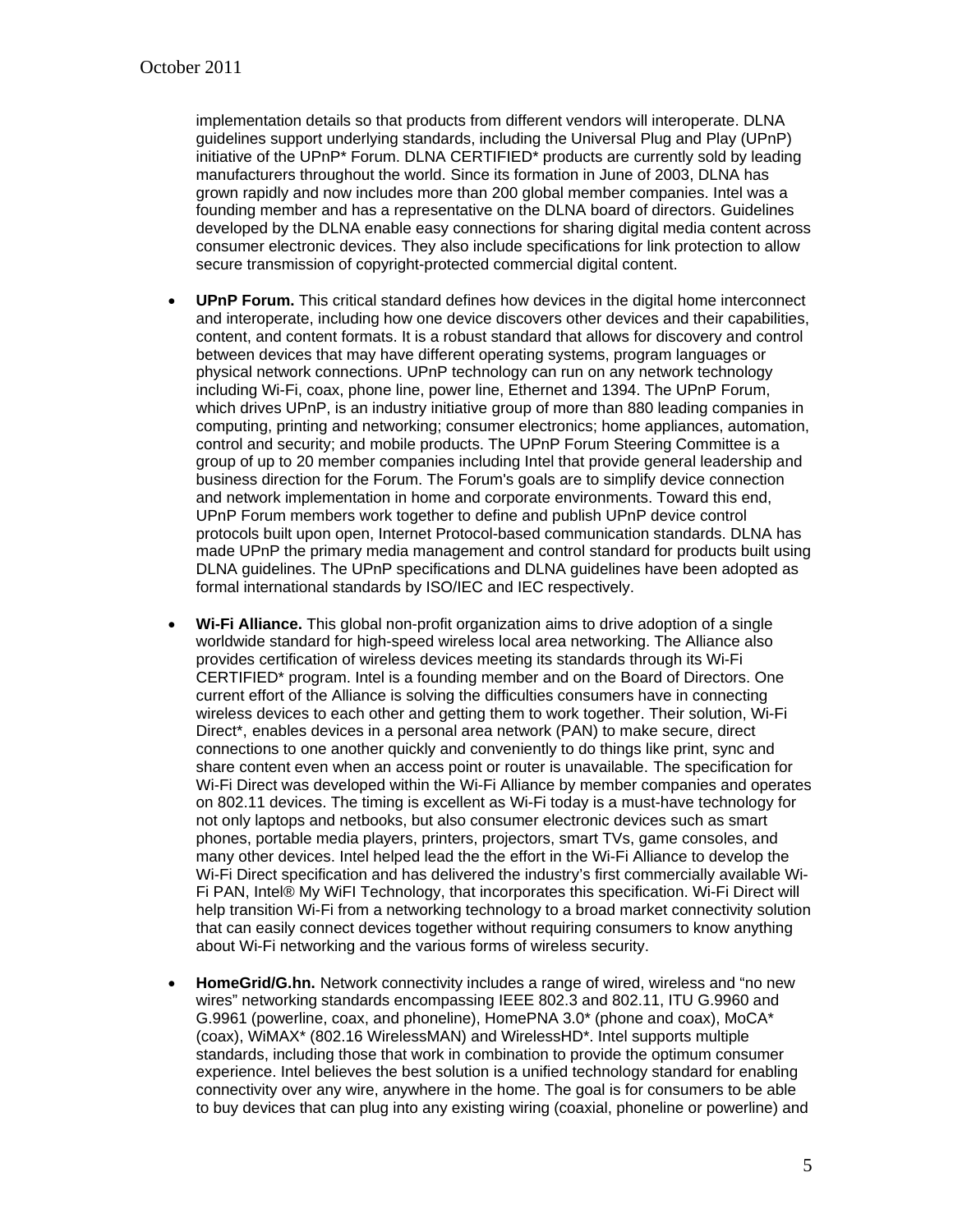automatically network with other devices adhering to the standard. The G.hn (next generation home wired network technology) workgroup within the International Telecommunication Union (ITU-T) has finalized a unfied standard for a single Physical Layer/Media Access Control (PHY/MAC) technology that works on coax, phonelines and powerlines. To meet the needs of modern home networking, the technology needs to deliver reliable signals capable of handling multiple HD broadcasts—something today's wireline technologies cannot do. The G.hn workgroup has about 35 members, including Intel, and includes service providers, consumer electronic companies, personal computing companies, IP licensing companies, and silicon suppliers. Significantly, its members include all the silicon suppliers for the existing powerline, phoneline and coax networking technologies. Intel is also a participant in The HomeGrid Forum, an industry group formed to certify compliance with G.hn specifications, ensure interoperability of G.hn products, and help market G.hn technologies to the industry and consumers. The goal of G.hn is to empower service providers to deploy new offerings, including Internet TV, more cost effectively; allow consumer electronic manufacturers to network all types of entertainment, home automation, and security products throughout the house; and greatly simplify consumers purchasing and installation processes. What makes G.hn especially intelligent is that it gives new use to the cabling many people already have in their homes.

**OpenIPTV.** The technology behind IPTV is standardized, but those standards come from a variety of different bodies covering different parts of the transmission path. IPTV systems use technologies standardized by 3GPP, TISPAN, ATIS IIF, OMA, DBV, DNLA, HGI, and ITU-T. Getting them all to seamlessly together is a major undertaking. Current set-top boxes must be tuned to work with specific IPTV implementations, but the industry forum OpenIPTV hopes to change that, enabling a "plug and play" experience for consumers by enabling devices to work seamlessly with multiple service providers. The Open IPTV Forum is acting as a sort of meta-standardization body working to make all the current standards work smoothly from end to end. Members include Intel and a wide range of companies in the communications and entertainment industries.

## **Protecting content rights in the digital home**

There is substantial recognition in the information technology (IT) and consumer electronic industries that improving the interoperability and ease of content transfer among devices is vital to improving the user experience and maintaining a healthy market for both content and devices. Consumers have an expectation that, when they buy a song or a video, it should be theirs to play on any device they own. Content providers, on the other hand, understandably want to be paid fairly for their product and ensure it is not pirated and shared or sold to unauthorized users.

Intel, as a manfacturer of the silicon in many of the devices used for playing, exchanging and recording media, wants to facilitate use of content protection on and among Intel-based platforms to help all parties achieve their goals. Consequently, for more than a decade and a half, Intel has taken a leadership role in content protection, helping drive many key developments. A major effort today is to keep digital rights management (DRM) and content protection invisible and nonintrusive to consumers. It shouldn't be yet another confusing feature to consider when choosing content or shopping for a device or a way for content service providers and services to compete. Yet most DRMs available today are proprietary, vertical solutions for license only on specific platforms (based on an operating system, device category, etc.), and/or designed to benefit specific service providers.

Intel focuses its efforts on cost-effective end-to-end solutions and content protection systems where device and service interoperability are the foundation of the technologies. This means developing technologies that can be implemented by anyone and which protect content and interoperability through product design and product robustness as defined by content protection license agreements.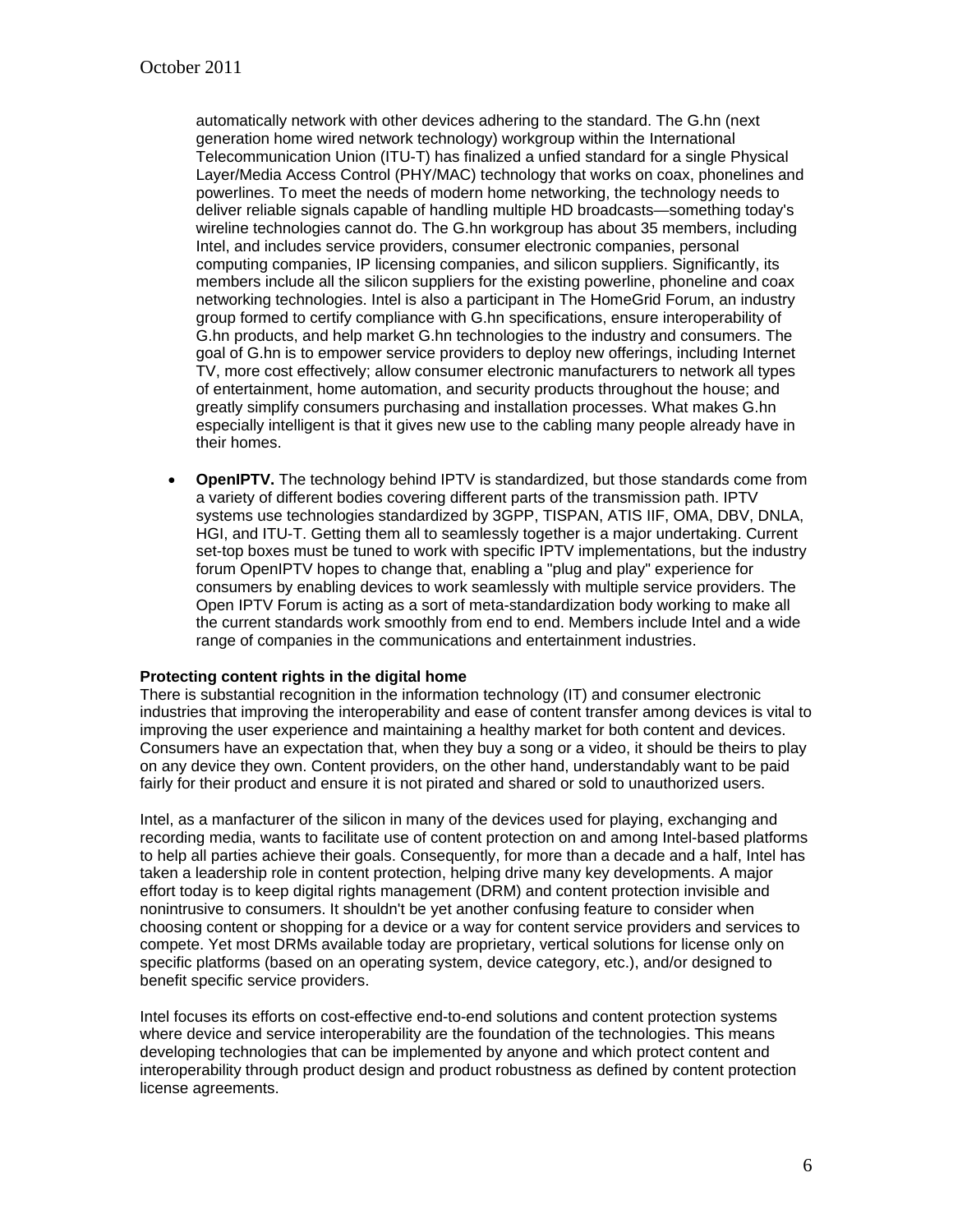One of Intel's most successful efforts was its work on High-bandwidth Digital Content Protection (HDCP) technology. This specification which protects digital entertainment across High-Definition Multimedia Interface (HDMI) connections is so successful that today it would be hard to go to an electronics store and find a device with digital outputs that doesn't include it. The HDCP specification provides a robust, cost-effective and transparent method for transmitting and receiving digital entertainment content to HDMI-compliant digital displays. HDCP technologies protect high-value digital motion pictures, television programs and audio against unauthorized interception and copying between a digital set-top box or digital video recorder and a digital TV or PC. Today this specification is evolving to allow people to conveniently connect displays, devices, and home-theater systems via standard protocols and interfaces like TCP/IP, Wi-Fi and USB.

The world of content protection is extremely complex. Many efforts have formed to address content protection and DRM. These include the formation of the Content Management Licensing Authority (CMLA) in 2004, a trust authority for the Open Mobile Alliance (OMA) DRM. Also in the works is a promising solution from a large group of industry players, the Digital Entertainment Content Ecosystem ( DECE).

- **CMLA.** Formed by Intel, device manufacturers, service providers, and content providers, CMLA provides commercial licenses to companies wishing to use the CMLA trust model and implement the CMLA Technical Specification. CLMA also acts as a broker, providing trust model services (key generation and certificate signing services) for licensees (client vendors, service providers and developers) implementing OMA DRM, or OMA and Digital Video Broadcasting-Handheld (DVB-H) in CMLA-licensed products and services. CMLA makes its licenses and cryptographic certificates/keys available to any service provider, device maker, and content provider that desires to participate in the horizontal interoperable markets enabled by CMLA/OMA DRM.
- **DECE.** This consortium of content providers, consumer electronic companies, and Internet service providers supports UltraViolet\*, a new framework for a consumer-friendly open market for digital content distribution. UltraViolet enables consumers to purchase digital content and watch it wherever, whenever. Consumers who purchase UltraViolet entertainment enjoy an easy and consistent way to watch film and television content across multiple branded platforms, such as computers, connected TVs, game consoles, smartphones and tablets. The UltraViolet name and logo help identify content, devices and services from a spectrum of familiar entities—including studios, retailers, consumer electronics manufacturers, cable companies, ISPs and other service providers—that will work together.Through the UltraViolet Account system, each household can create an account for up to six members who access the household's UltraViolet movies, TV and other entertainment via participating retailers, streaming providers and devices. Consumers can also register up to 12 devices so UltraViolet content can be easily downloaded to those devices, or shared among them. In addition to these UltraViolet devices, UltraViolet streaming access enables consumers to access their collections via set-top boxes and most places they can access the web. Also, the UltraViolet Account enables retailers to provide consumers with a copy to use on DVD players or other physical media, such as portable flash memory.
- **DTLA.** Formed by Intel, Hitachi, Panasonic, Sony and Toshiba, the Digital Tranmission Licensing Administrator (DTLA) licenses a content protection technology that ensures a consumer's reasonable and customary right to make personal use copies of protected content and digitally network it throughout the home. Digital Transmission Content Protection ("DTCP") has been widely adopted across the globe in consumer electronics products from set-top boxes and digital TVs to Blu-Ray and DVD recorders; in voluntary standards groups; by a spectrum of cable, satellite, and media services; and over a variety of wireless and wired interfaces. One of the most important extensions of DTCP technology is DTCP-IP which supports IP-based networks. As IP networks spring up in the home and people move to new broadband content sources, companies that offer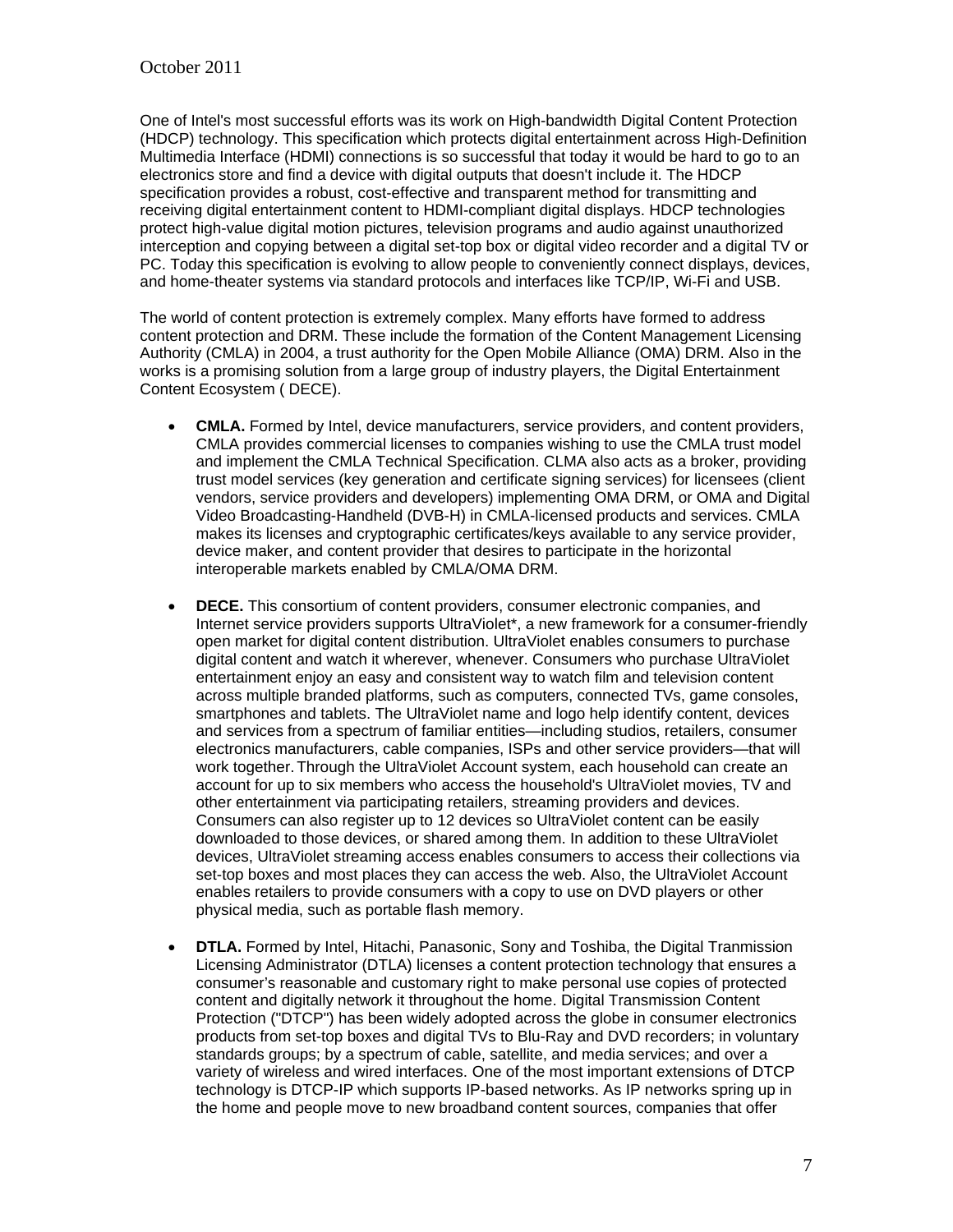digital content over the Internet are growing quickly in popularity. In the digital home, DTCP-IP makes the perfect common denominator for protecting content as it is exchanged from one device to another, such as from a desktop PC to a DVR connected to a TV.

## **Signs of progress**

The digital home is constantly undergoing its own "home improvement" through many of the organizations and efforts we've described. For example, DLNA reports that, by the middle of 2011, the Alliance had certified more than 11,000 different TVs, PCs, mobile phones, printers and other products for interoperability. Industry analyst Strategy Analytics forecasts that the number of DLNA Certified\* device models will rise to nearly one billion products sold in 2014.<sup>10</sup> Windows 7 is playing a key role in DLNA popularization. Its version of Windows Media Player features a "Play to" command that makes it simple for consumers to play files to DLNA-certified devices throughout the home.

On the plug-and-play front, UPnP certification is making it increasingly easy way for retailers and consumers to recognize products that have been developed and tested to comply with the UPnP device standards. Thousands of devices are now UPnP-certified. UPnP technology is being used in devices designed to:

- Remotely control devices
- Move digital data in the form of audio, video and still images between devices
- Share information among devices and with the World Wide Web
- Exchange structured and secure digital data to support electronic commerce

As for efforts in HomeGrid/G.hn, in June 2010, ITU-T approved all sections of the G.hn specification at its meeting held at the United Nations in Geneva. As a result of this agreement, ITU-T has published an Approved G.hn Recommendation for the Physical Layer (PHY) and architecture (G.9960), the Data Link Layer (DLL) (G.9961), and the coexistence portion (G.9972) of the specification. G.9972 will allow coexistence between G.hn products and other wireline networking standards. The outcome of this meeting marks another step in the steady adoption of G.hn and reaffirms the desire to unite a fragmented industry which currently uses a variety of incompatible technologies that typically address only single types of household wiring options coax, phone line, or power line.

## **The challenges ahead**

Consumers want electronics products for entertainment that are easy to shop for, convenient to use, and allow them to easily access desired services and content on whenever and wherever they want. While we are seeing significant progress in many of these areas, important challenges remain. One area that especially needs more work—and is a focus of the Open IPTV Forum—is the development of industry standards for connecting digital TVs to the Internet in ways that maximize bandwidth, ensure quality of service, and protect premium content without compromising user experiences.

The consumer electronic industry is clearly working to make devices smarter, provide more features, and play more content. The industry is also continuing to create new usage models and applications. While the industry works on all this, it must be careful to preserve the enjoyment of consumer electronic experiences. To do this, Intel believes the industry and standards organizations need to continue their work on:

- Developing solutions for enabling better use of Internet features, content, and content protection in smart TV sets.
- Creating genuine plug-and-play for all CE devices, especially those that connect to the TV. Connecting devices should be as easy as plugging in a jack.